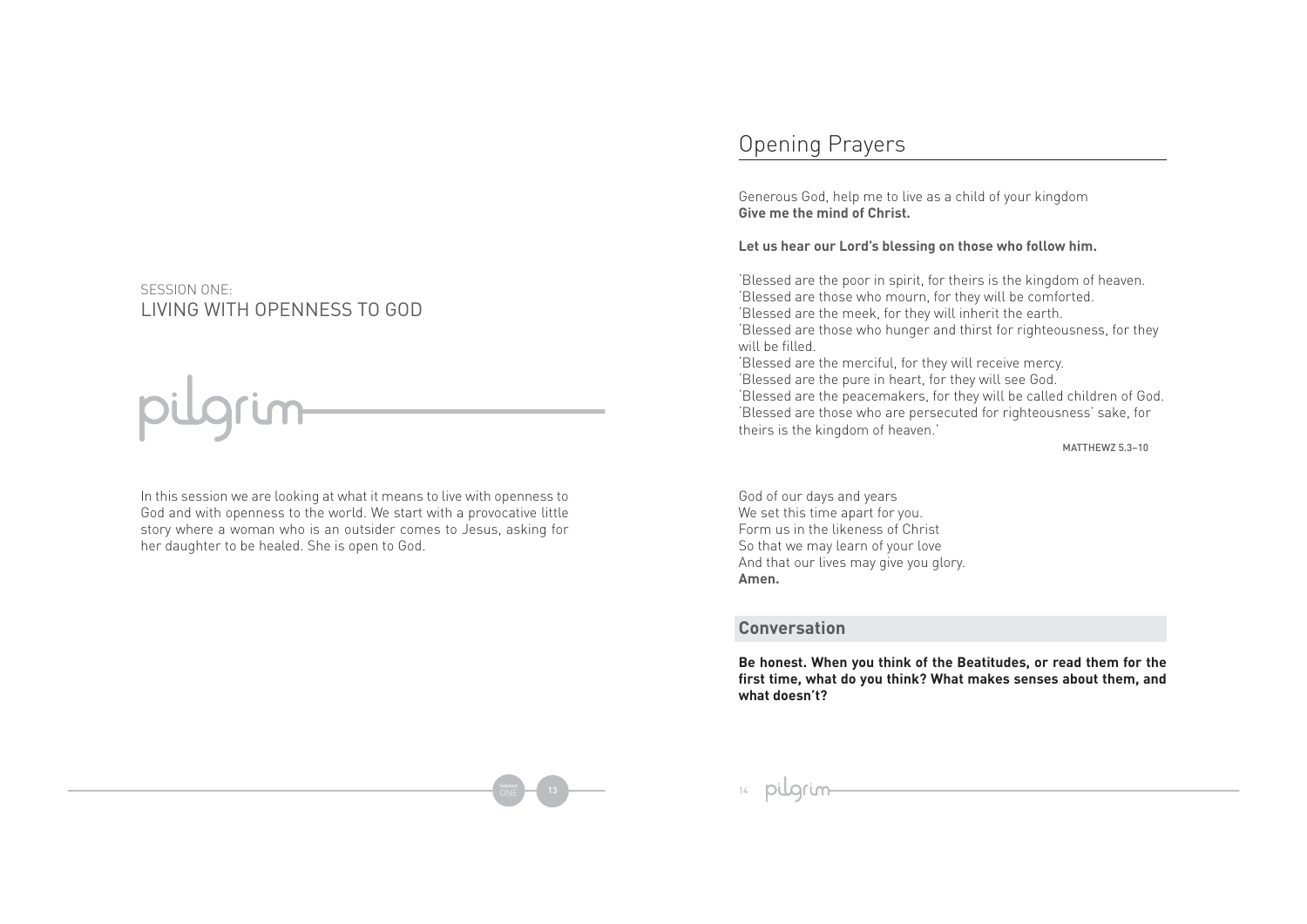# Reflecting on Scripture

### **Reading**

From there he set out and went away to the region of Tyre. He entered a house and did not want anyone to know he was there. Yet he could not escape notice, <sup>25</sup>but a woman whose little daughter had an unclean spirit immediately heard about him, and she came and bowed down at his feet. 26Now the woman was a Gentile, of Syrophoenician origin. She begged him to cast the demon out of her daughter. 27He said to her, 'Let the children be fed first, for it is not fair to take the children's food and throw it to the dogs.' <sup>28</sup>But she answered him, 'Sir, even the dogs under the table eat the children's crumbs.' 29Then he said to her, 'For saying that, you may go—the demon has left your daughter.' <sup>30</sup>So she went home, found the child lying on the bed, and the demon gone. MARK 7.24–30

- Read the passage through once
- Keep a few moments' silence
- Read the passage a second time with different voices
- Invite everyone to say aloud a word or phrase that strikes them
- Read the passage a third time
- Share together what this word or phrase might mean and what questions it raises

### **Reflection**

STEPHEN COTTRELL AND A STEPHEN COTTRELL

#### **Knowing your need of God**

What does it mean to be poor in spirit?

Like most of the beatitudes, the meaning is not obvious. Does it mean that it is good to be poor? Or does it mean that there are different sorts of poverty?

Session  $\overline{})$  1

The invitation of the Christian life is to live our lives in communion with God. This is the way to find fulfilment, peace and happiness. This is also the way to find riches, though they are unlikely to be the sort of wealth the world holds dear.

Jesus has come to make communion with God possible. Therefore to be blessed – and some translations of the Bible say 'Happy are the poor in spirit' – is to receive the blessings of God through relationship with Jesus and by living our lives in the way that God directs.

Therefore when Jesus says, 'Blessed are the poor in spirit' he is very definitely not talking about material poverty. Jesus does have a great love for and affinity with the poor. He himself comes to us as a servant.  $\,$ But he also sees the evils and injustice of poverty, and asks us to join with him in building a better world. Rather, Jesus is speaking about the attitude we have to God and to ourselves in relationship with God and with God's world.

So you could put it like this: 'Blessed are those who recognize their need for resources outside themselves …' (which of course the materially poor often find easier than the materially rich!). Or 'Blessed are those who do not take themselves too seriously …' or 'Blessed are those who receive and live life as a gift …' or 'Blessed are those who know their need of God'.

Poverty of spirit is about acknowledging right relationship with God. We are created by God. We owe God everything. God is not another object within the creation, but the one upon whom the whole creation, and all of life, depends. God is the source of life, and God is the one whose endless outpouring creativity sustains life. In comparison to God we are nothing, and yet through God's great love for us in Christ, we are everything. We are the object of God's love. God wants to make us rich, by enabling us to live our lives well. And to live life well means living in relationship with God and with one another. God wants to bless us, but there will only be room for God's rich blessing in our lives (for God will never force himself upon us) if we recognize our own poverty and invite him in. Thus, when we are poor in spirit, when we do recognize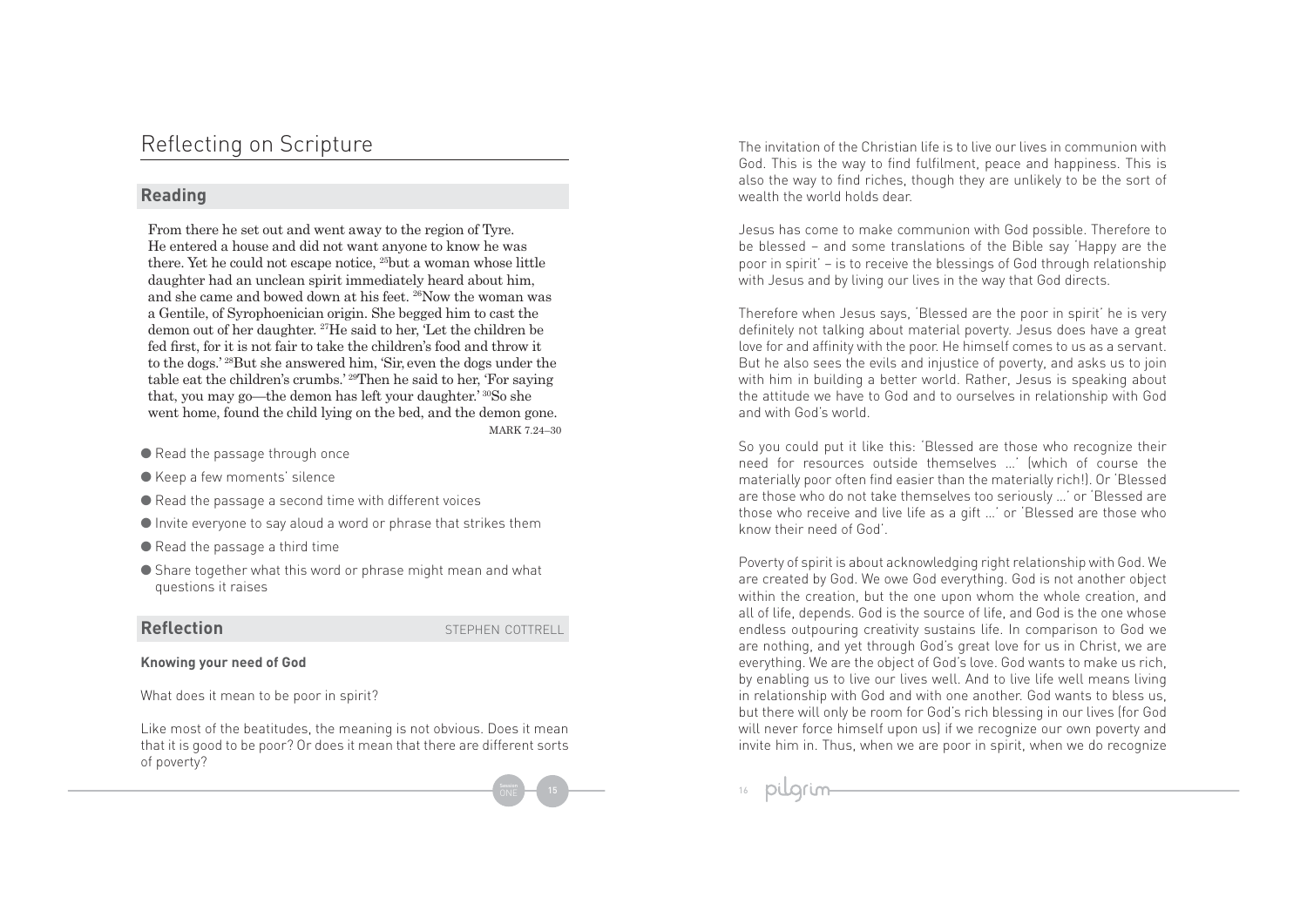our need of God, when we do live in this right relationship with God, the blessing we receive is nothing less than the kingdom of God itself.

#### **In short**

When Jesus says 'blessed are the poor in spirit' he is referring not just to people who are materially poor, but to people who are fully aware of their need of God.

## **For discussion**

- Look at all of the beatitudes and, using the introduction to this course, go through the text and identify the three-fold pattern of blessing, vocation and promise in each beatitude.
- Put in your own words what you think 'poor in spirit' might mean and share examples of when you have seen this in others or even known it in yourself.

#### **Rich in blessing**

What will being poor in spirit look like? It will mean recognizing that although we must strive to embody and live by the Christian virtues of, for instance, patience, kindness, generosity, gentleness and selfcontrol (these are some of the fruits of the Spirit that are listed by Paul in Galatians 5.22–23), these are, as the text for Galatians indicates, fruits that come to us by the Holy Spirit. They grow naturally when we root ourselves in Christ. So it is, again, the attitude of poverty, the recognition of our need for God's gifting and blessing, that matters most. We come to God as ones who are poor and in need. We ask God to give us what we need to live our lives well, and also enable us to persevere so that the fruits of God's richness and goodness are manifest in our lives. Jesus makes this connection when he observes that a good tree cannot bear bad fruit, nor a bad tree good fruit. 'Each tree is known by its own fruit', says Jesus, 'for it is out of the abundance of the heart that the mouth speaks' (Luke 6.44 and 6.45).



Because we are poor in spirit we will catch hold of God's vision for the world. This will inevitably lead to lamentation. The world is not as God would have it. The second beatitude is 'Blessed are those who mourn', which means 'Blessed are those who cry out to God for the injustices and sorrows of the world'. And the blessing we receive will be strength to persevere and to go on seeking God's will and God's solutions.

But we must choose to be poor in spirit. And we never move on from t. It defines all our relationships. It means coming to Jesus with the same combination of determination and poverty that we saw in the story of the Syrophoenician woman. It means being in touch with the pain of the world. It affects and shapes all our relationships and the way we approach each person, each day and each encounter. It leads to great joy as well as great challenge, as we enter into the mind and purposes of God for our life and for the world. Poverty of spirit means being rich in God. Yours is the kingdom of heaven.

#### **In short**

Being poor in spirit means that we live in the knowledge that we need God's help to live lives that are marked by patience, kindness, etc. and shaped by God's will ... We cannot do it by ourselves.

## **For discussion**

- What difference would being poor in spirit make to one or more of the following situations or relationships:
- Your relationship with those you love most?
- Your relationship with colleagues at work?
- The way you pray and the things you might ask for?
- Your priorities?